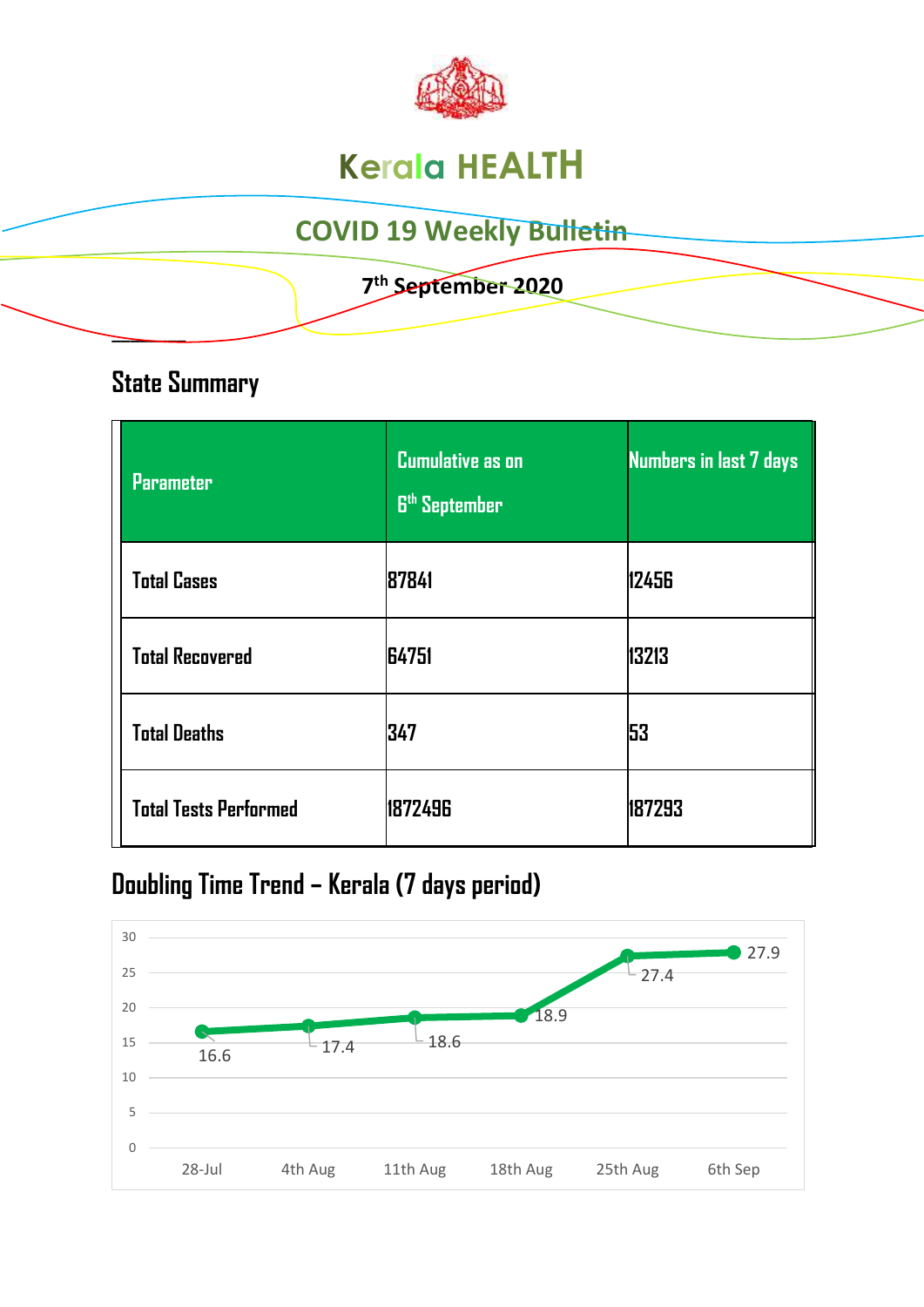



### **Weekly Trend - Doubling Time**

### **Weekly Trend- Test Positivity Rate**

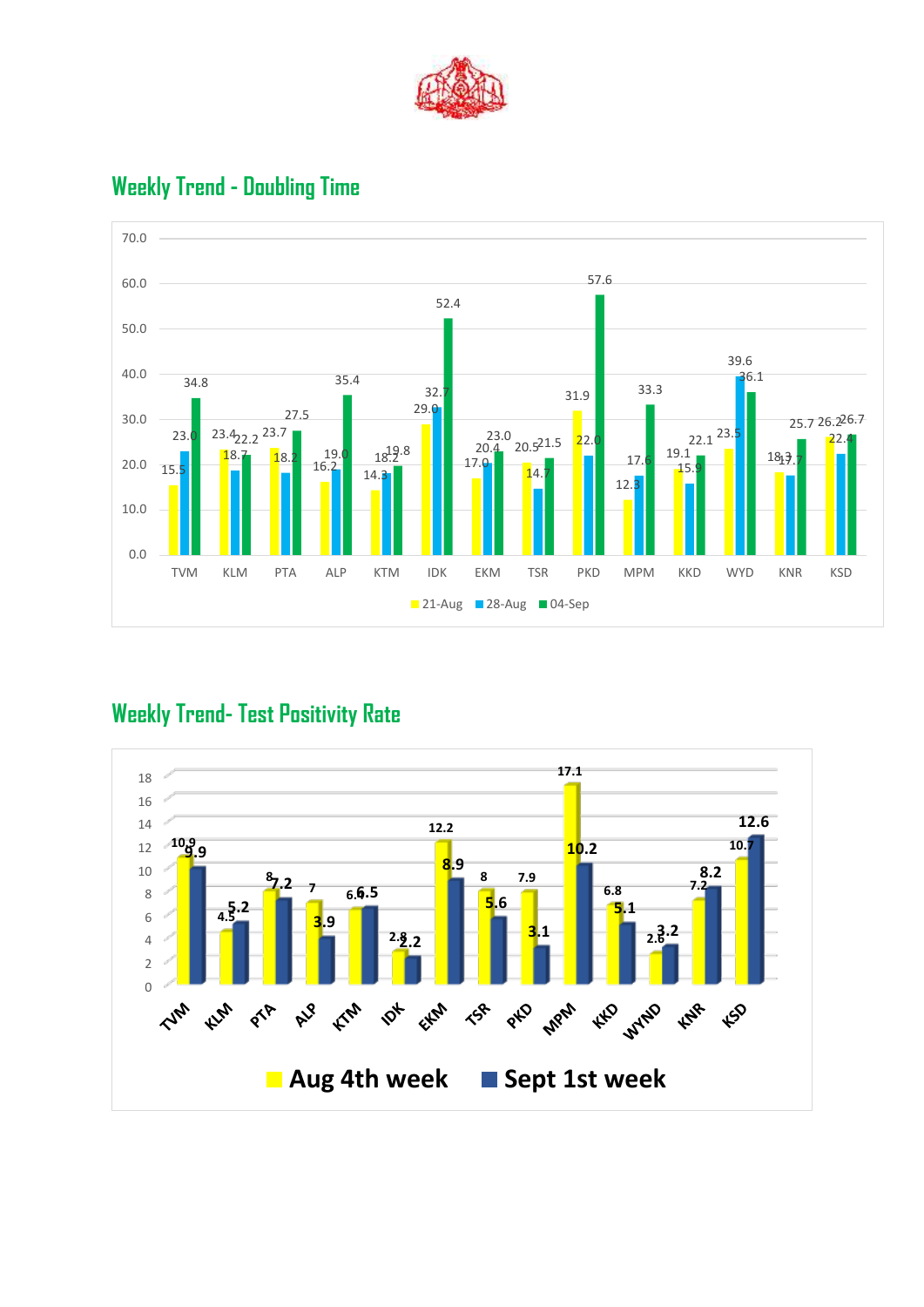

### **Summary of Analysis of data of August 2020**



### **Case Per Million Population – August 1-31st 2020**

#### **Case Fatality Rate- August 1-31st 2020**

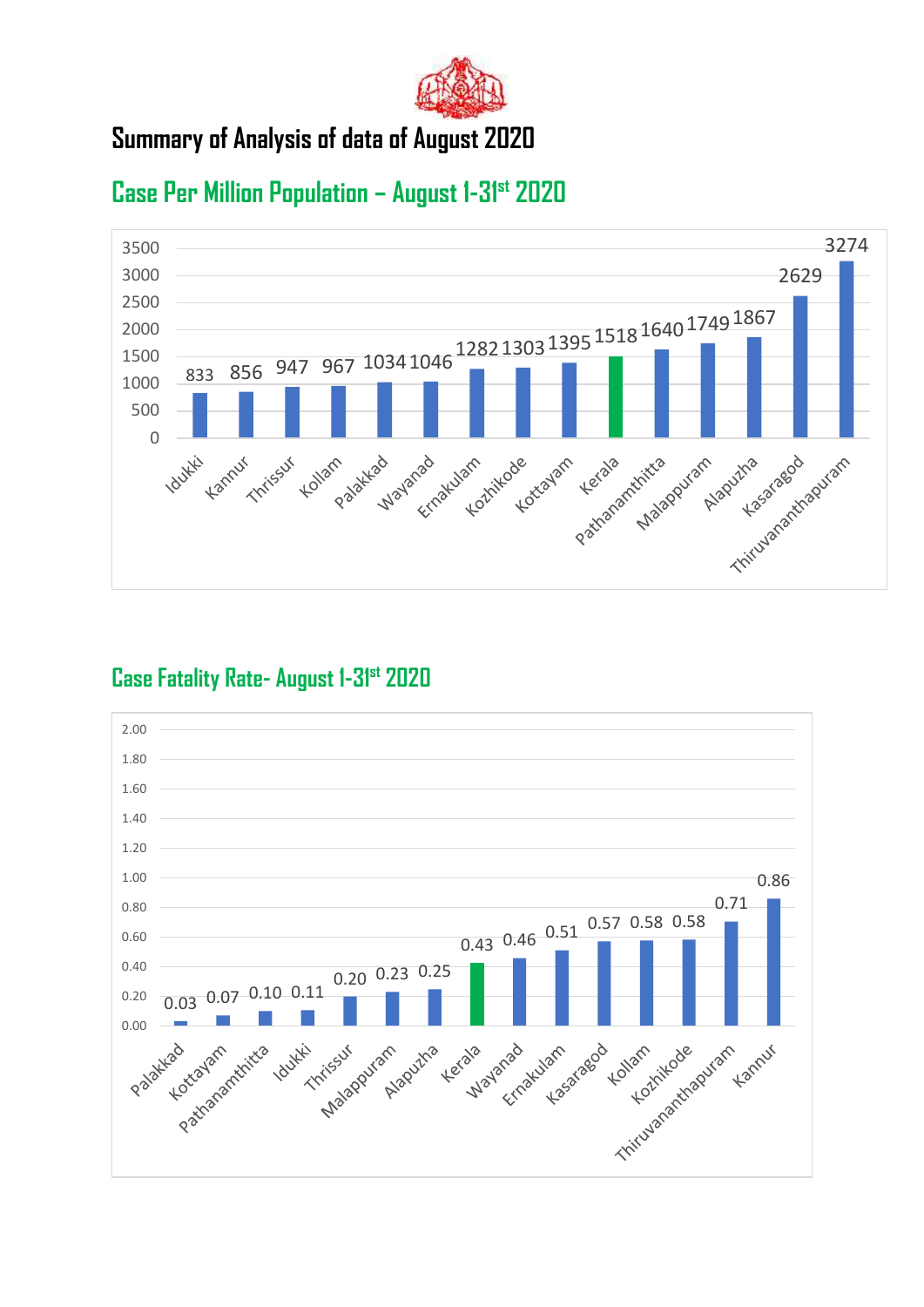



#### **Tests Per Million Population- August 1-31st 2020**

#### **Test Positivity Rate – August 1-31st 2020**